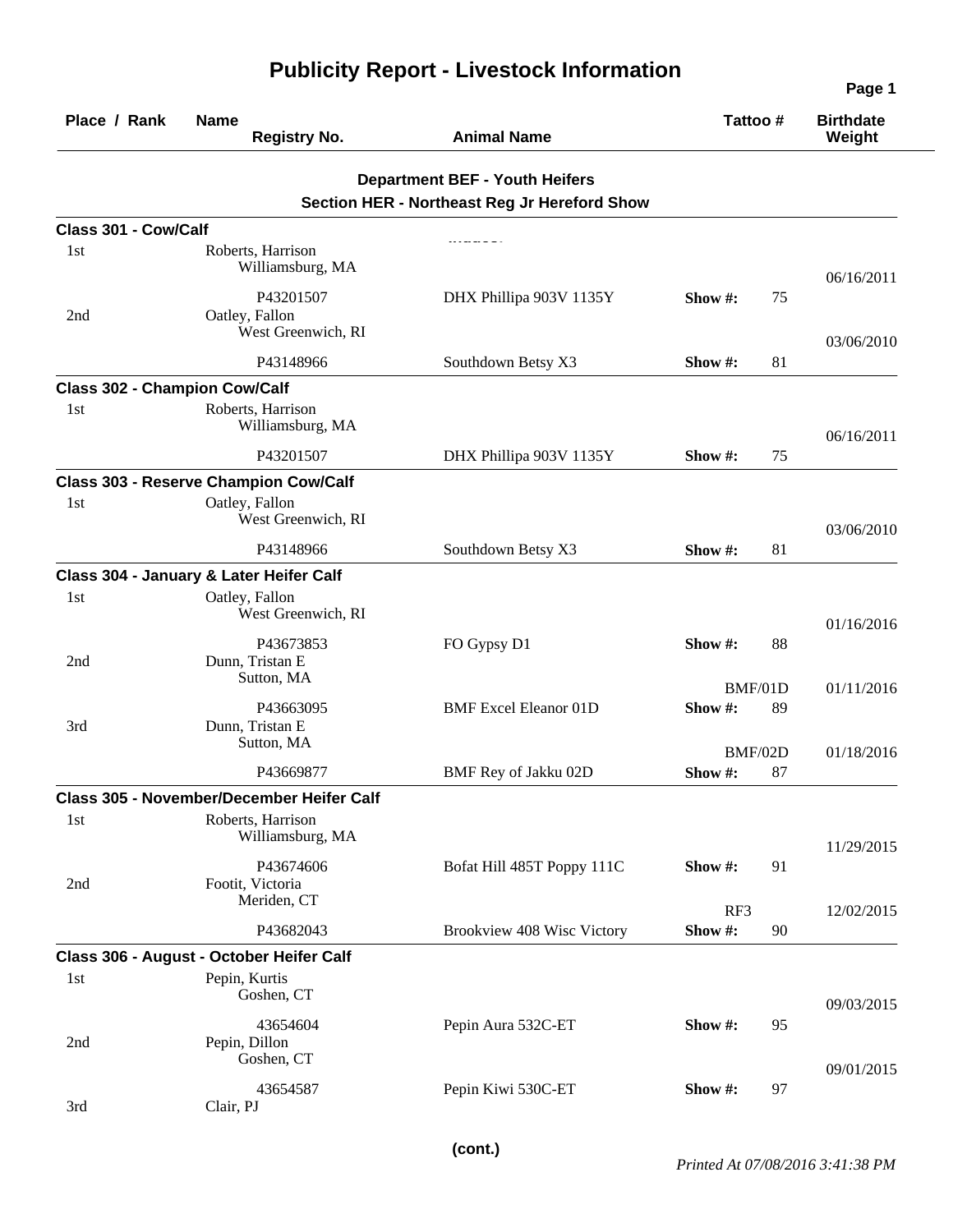| Place / Rank                            | <b>Name</b><br><b>Registry No.</b>                          | <b>Animal Name</b>           |                    | Tattoo #      | <b>Birthdate</b><br>Weight |
|-----------------------------------------|-------------------------------------------------------------|------------------------------|--------------------|---------------|----------------------------|
|                                         | Class 306 - August - October Heifer Calf<br>Fryeburg, ME    | Group - - (cont.)            |                    |               |                            |
| 4th                                     | P43679119<br>Roberts, Harrison<br>Williamsburg, MA          | PJC MS 108 Allie Cat         | Show #:            | 93            | 09/24/2015                 |
| 5th                                     | P43674138<br>Pepin, Tristan<br>Goshen, CT                   | Bofat Hill 485T Gorgeous 91C | Show $#$ :         | 94            | 09/16/2015                 |
| 6th                                     | 43654584<br>Dykstra, Sam<br>Sutton, MA                      | Pepin Tokena 528C-ET         | Show #:            | 98            | 08/23/2015                 |
| 7th                                     | P43627275<br>Mullen, Sarah<br>Dighton, MA                   | KEB Rachel Ribeye 80X 08C    | Show #:            | KEB/08C<br>96 | 09/02/2015                 |
|                                         | 43669964                                                    | Sarahbeths Genuine Opal      | Show $#$ :         | 92            | 10/25/2015                 |
| <b>Class 307 - Calf Champion</b>        |                                                             |                              |                    |               |                            |
| 1st                                     | Pepin, Kurtis<br>Goshen, CT                                 |                              |                    |               | 09/03/2015                 |
|                                         | 43654604                                                    | Pepin Aura 532C-ET           | Show $#$ :         | 95            |                            |
|                                         | <b>Class 308 - Reserve Calf Champion</b>                    |                              |                    |               |                            |
| 1st                                     | Pepin, Dillon<br>Goshen, CT                                 |                              |                    |               | 09/01/2015                 |
|                                         | 43654587                                                    | Pepin Kiwi 530C-ET           | Show $#$ :         | 97            |                            |
| <b>Class 309 - July/August Yearling</b> |                                                             |                              |                    |               |                            |
| 1st                                     | Fredrickson, Anna<br>Wolfboro, NH                           |                              |                    |               | 07/27/2015                 |
|                                         | 43614845                                                    | THF Weebles 23C              | Show #:            | 99            |                            |
| <b>Class 310 - May/June Yearling</b>    |                                                             |                              |                    |               |                            |
| 1st                                     | Carter, Arianna<br>Canaan, NH                               |                              |                    |               | 05/05/2015                 |
| 2nd                                     | P43592142<br>Compagnola, Sadie<br>Bath, PA                  | HF SA Victorina Time 51C     | Show #:            | 105           |                            |
| 3rd                                     | P43606038<br>Forrest, Kamryn                                | SMC Margarita Woman 100A 3C  | 3C<br>Show#:       | 102           | 06/01/2015                 |
|                                         | Foster, RI                                                  |                              | 5Z1C               |               | 05/18/2015                 |
| 4th                                     | 43617061<br>Pepin, Kurtis                                   | <b>HRC</b> Miss Kit          | Show #:            | 104           |                            |
| 5th                                     | Goshen, CT<br>43609485<br>Hotchkiss, Hailey, Blue Moon Farm | Foxy Moxy 518C-ET            | Show $#$ :         | 106           | 05/04/2015                 |
| 6th                                     | Terryville, CT<br>43613833<br>Powers, Connor                | Blue Moon 2116 Brooke 51C    | LE: 51C<br>Show #: | 108           | 05/01/2015                 |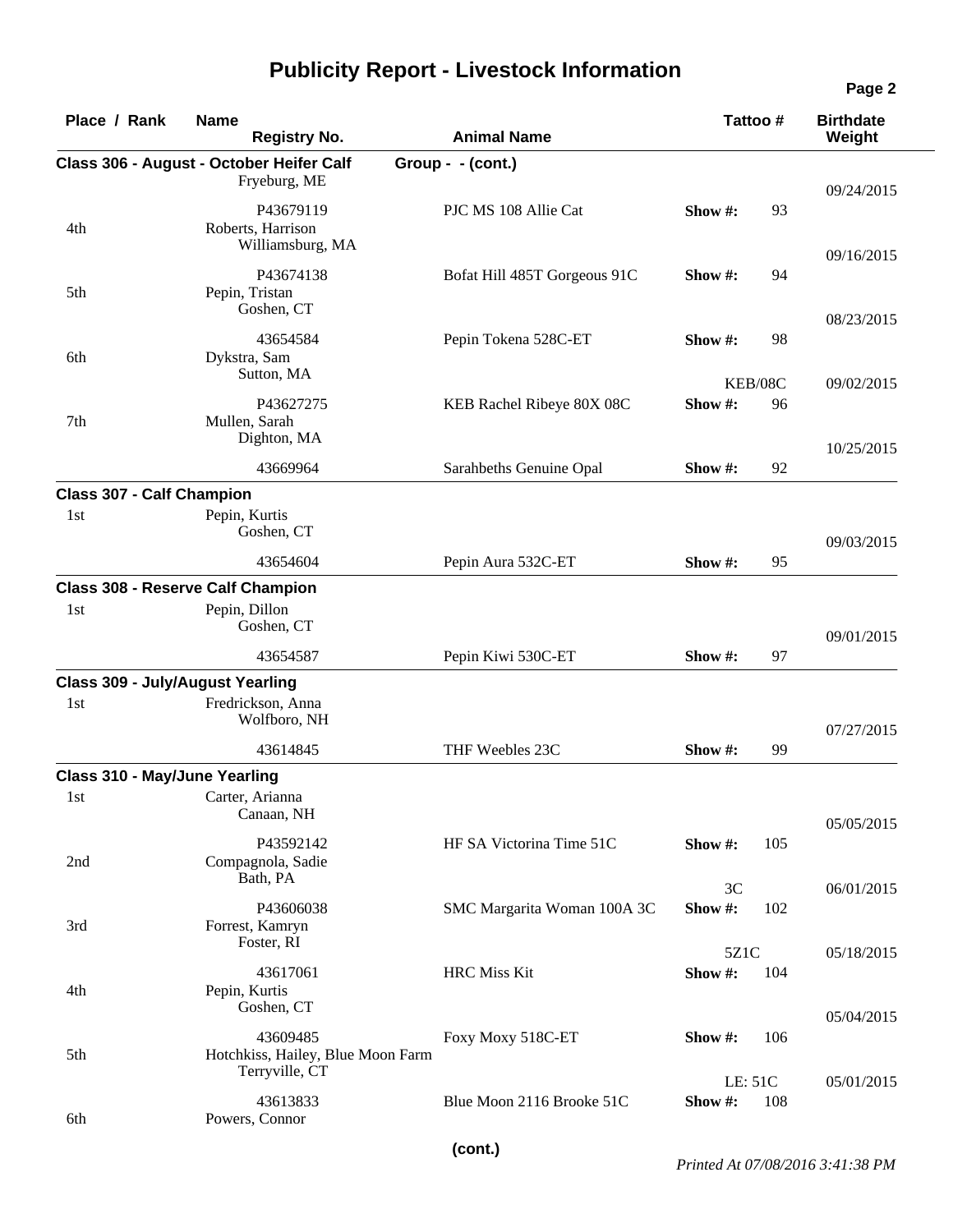| Place / Rank                              | <b>Name</b><br><b>Registry No.</b>                     | <b>Animal Name</b>          | Tattoo#       |     | <b>Birthdate</b><br>Weight |
|-------------------------------------------|--------------------------------------------------------|-----------------------------|---------------|-----|----------------------------|
| <b>Class 310 - May/June Yearling</b>      | Group - - (cont.)                                      |                             |               |     |                            |
|                                           | Hoosick Falls, NY                                      |                             |               |     | 05/03/2015                 |
| 7th                                       | P43670156<br>Pastor, Chelsea<br>Branchville, NJ        | EJP Moolisa                 | Show $#$ :    | 107 |                            |
|                                           | P43611614                                              | KBO 316T Cant Touch This 7C | 7C<br>Show#:  | 101 | 06/19/2015                 |
| <b>Class 311 - Summer Champion</b>        |                                                        |                             |               |     |                            |
| 1st                                       | Carter, Arianna<br>Canaan, NH                          |                             |               |     | 05/05/2015                 |
|                                           | P43592142                                              | HF SA Victorina Time 51C    | Show #:       | 105 |                            |
| <b>Class 313 - March/April Yearling</b>   |                                                        |                             |               |     |                            |
| 1st                                       | Roberts, Harrison<br>Williamsburg, MA                  |                             |               |     | 04/11/2015                 |
| 2nd                                       | P43603072<br>Pepin, Dillon<br>Goshen, CT               | Bofat Hill Kit Kat 42C      | Show #:       | 111 |                            |
| 3rd                                       | 43610533<br>Frederickson, Erik<br>Wolfeboro, NH        | Pepin Sugar Pie 510C-ET     | Show $#$ :    | 117 | 03/02/2015                 |
| 4th                                       | Budney, Elliot Davis, Skye Sabra Budney                | The J Nuffs Redemption 5C   | Show #:       | 529 |                            |
|                                           | Lebanon, CT                                            |                             | 4WF 22C       |     | 04/23/2015                 |
| 5th                                       | P43616031<br>Stratton, Andrew<br>Hoosick Falls, NY     | 4WF Springtyme 22C          | Show#:        | 110 |                            |
| 6th                                       | P43614674<br>Hurley, Tim<br>Carver, MA                 | <b>TNT</b> Sienna           | Show#:        | 112 | 04/02/2015                 |
| 7th                                       | P43603060<br>DeMolles, Ashlee                          | Bofat Hill 719T Raisin 31C  | Show $#$ :    | 116 | 03/03/2015                 |
| 8th                                       | West Bridgewate, MA<br>P43622643<br>Demolles, Brittany | SOF Hurricane 34C           | 34c<br>Show#: | 114 | 03/22/2015                 |
|                                           | West Bridgewate, MA<br>P43622646                       | SOF Stormy 32C              | 32c<br>Show#: | 115 | 03/21/2015                 |
|                                           |                                                        |                             |               |     |                            |
| <b>Class 314 - Spring Champion</b><br>1st | Roberts, Harrison<br>Williamsburg, MA                  |                             |               |     |                            |
|                                           | P43603072                                              | Bofat Hill Kit Kat 42C      | Show #:       | 111 | 04/11/2015                 |
| <b>Class 314 - Spring Champion</b>        |                                                        |                             |               |     |                            |
|                                           | Williamsburg, MA                                       |                             |               |     | 04/11/2015                 |
|                                           | P43603072                                              | Bofat Hill Kit Kat 42C      | Show $#$ :    | 111 |                            |

**Class 315 - Reserve Spring Champion**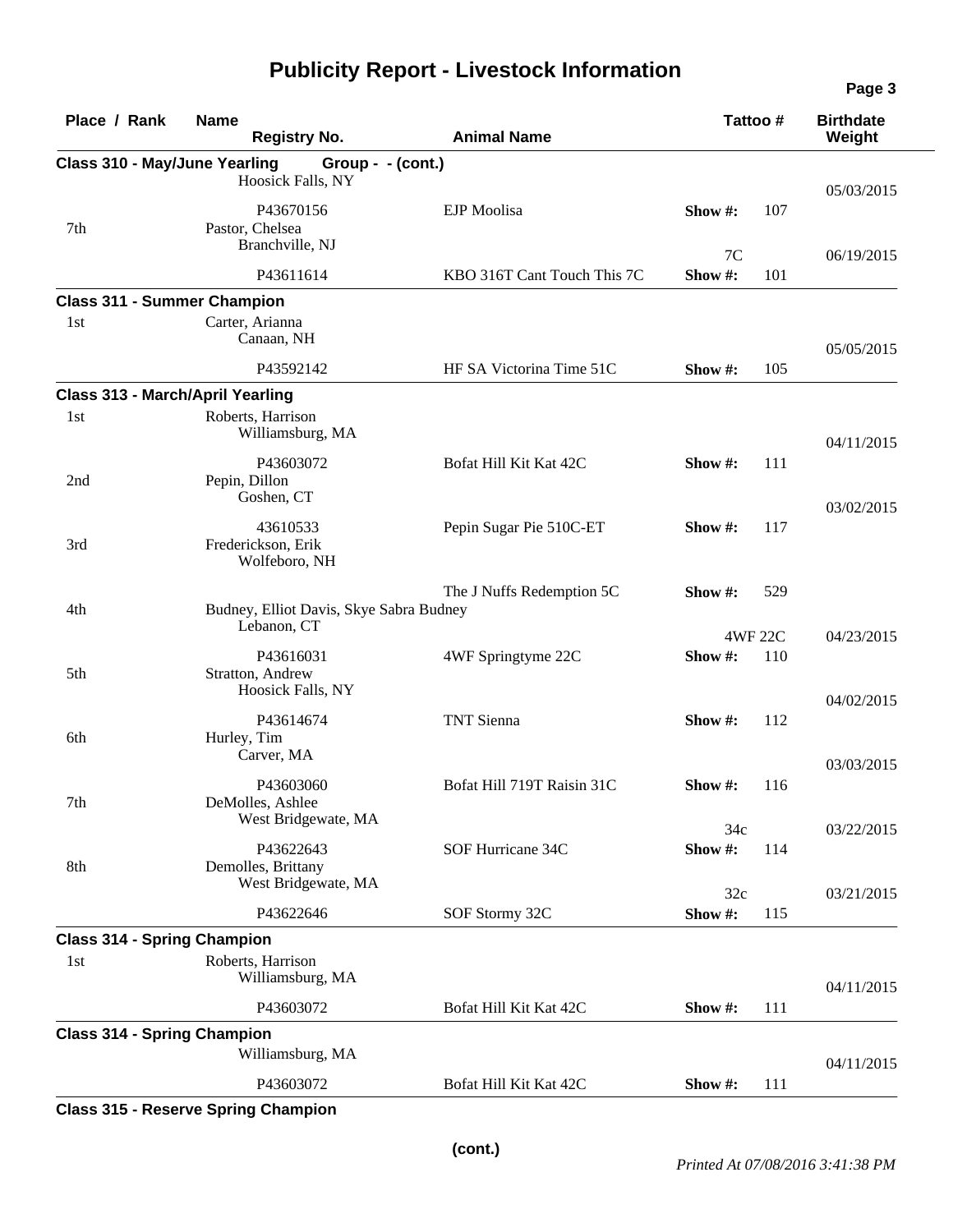| Place / Rank | <b>Name</b><br><b>Registry No.</b>                                                   | <b>Animal Name</b>                     | Tattoo#                  | <b>Birthdate</b><br>Weight |
|--------------|--------------------------------------------------------------------------------------|----------------------------------------|--------------------------|----------------------------|
| 1st          | <b>Class 315 - Reserve Spring Champion</b><br>Pepin, Dillon<br>Goshen, CT            | $Group - (cont.)$                      |                          | 03/02/2015                 |
|              | 43610533                                                                             | Pepin Sugar Pie 510C-ET                | 117<br>Show #:           |                            |
| 1st          | <b>Class 316 - January/February Yearling</b><br>Oatley, Fallon<br>West Greenwich, RI |                                        |                          | 01/30/2015                 |
| 2nd          | 43656303<br>Fredrickson, Erik<br>Wolfeboro, NH                                       | SSF KKH 88X MirrorImage 513-ET Show #: | 121                      | 02/24/2015                 |
| 3rd          | P43614825<br>Billing, Abigail S<br>Greendell, NJ                                     | THF Kayla 2C                           | Show #:<br>118           |                            |
| 4th          | P43571911<br>Oatley, Caroline<br>West Greenwich, RI                                  | GP Yours Truly 0058 156C-ET            | 123<br>Show $#$ :        | 01/11/2015                 |
| 5th          | P43653700<br>Hotchkiss, Hailey, Blue Moon Farm<br>Terryville, CT                     | SSF 212 Keysha CJ 515                  | Show #:<br>120           | 02/05/2015                 |
| 6th          | 43568433<br>Mowat, Alysa<br>Nepean, ONT                                              | Blue Moon 100W Hanna 27C               | LE: 27C<br>Show#:<br>119 | 02/07/2015                 |
| 7th          | Canada<br>C03005576<br>Pastor, Chelsea<br>Branchville, NJ                            | Jock-River RAF Cadence 1C              | Show #:<br>126           | 01/01/2015                 |
| 8th          | P43571908<br>Powers, MacKenzie<br>Hoosick Falls, NY                                  | GP Yours Truly 0058 154C-ET            | 154C<br>Show#:<br>124    | 01/08/2015                 |
| 9th          | P43611857<br>Pastor, Chelsea, Kendall & Isabella Hewitt<br>Branchville, NJ           | EJP Storm S01C                         | 125<br>Show $#$ :        | 01/02/2015                 |
|              | P43571241                                                                            | GP Paula Girl 0058 160C                | 160C<br>Show#:<br>122    | 01/24/2015                 |
|              | <b>Class 317 - August - December Yearling</b>                                        |                                        |                          |                            |
| 1st          | Vogel, Payton<br>West Burlington, NY                                                 |                                        | 470B                     | 08/22/2014                 |
| 2nd          | 43567673<br>Pepin, Tristan<br>Goshen, CT                                             | MAV Aspen 470B                         | Show#:<br>138            | 09/05/2014                 |
| 3rd          | 43531346<br>Fredrickson, Anna<br>Wolfboro, NH                                        | Pepin Rubys Flame 438B                 | Show #:<br>135           |                            |
| 4th          | P43560042<br>Budney, Skye Sabra                                                      | THF Bricka 15B                         | 134<br>Show #:           | 09/05/2014                 |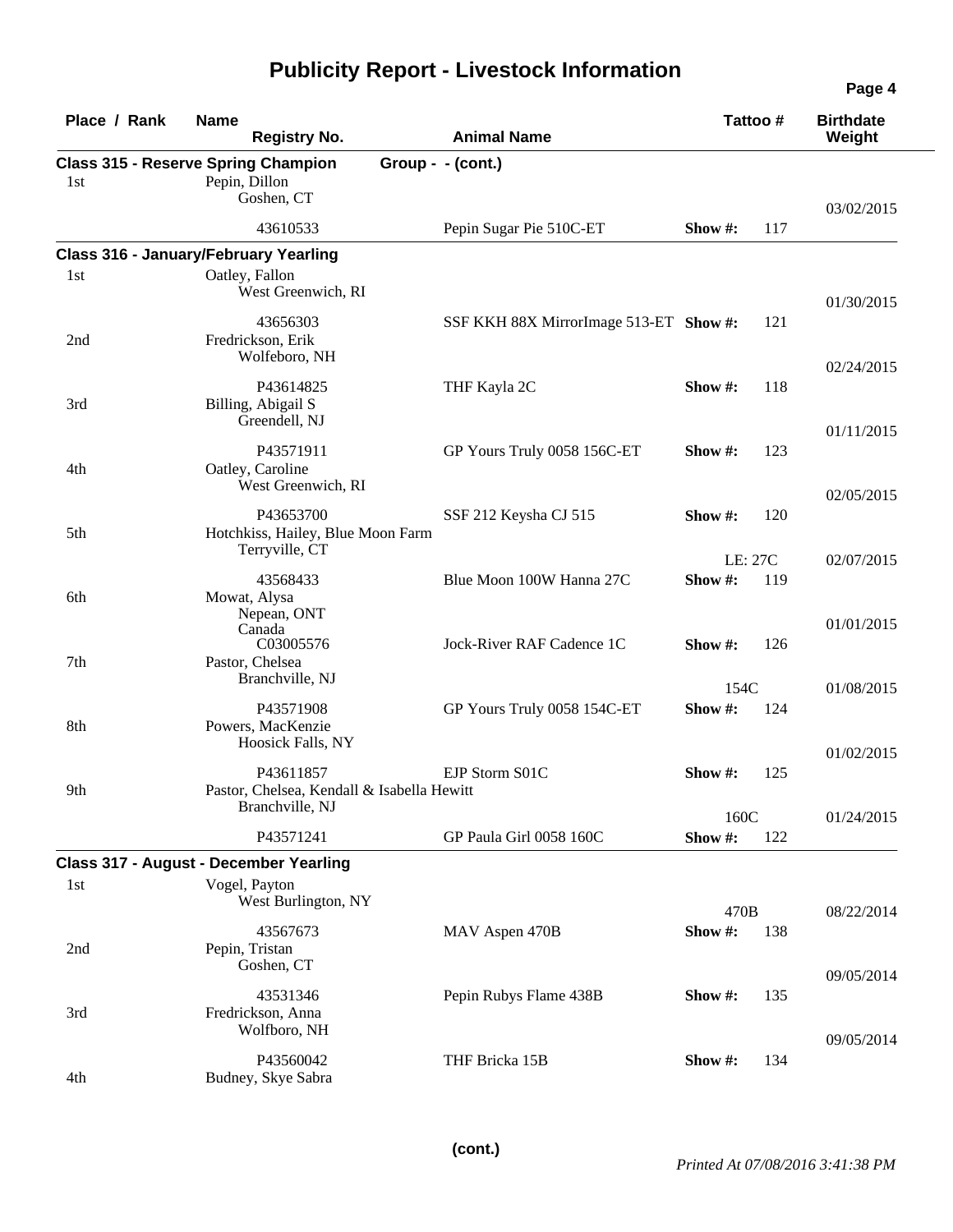|  |  |  | <b>Publicity Report - Livestock Information</b> |
|--|--|--|-------------------------------------------------|
|--|--|--|-------------------------------------------------|

| Place / Rank                       | <b>Name</b><br><b>Registry No.</b>                                        | <b>Animal Name</b>             |         | Tattoo#            | <b>Birthdate</b><br>Weight |
|------------------------------------|---------------------------------------------------------------------------|--------------------------------|---------|--------------------|----------------------------|
|                                    | <b>Class 317 - August - December Yearling</b>                             | Group - - (cont.)              |         |                    |                            |
|                                    | Lebanon, CT                                                               |                                |         | <b>4WF 40B</b>     | 09/28/2014                 |
| 5th                                | P43563289<br>Roberts, Harrison<br>Williamsburg, MA                        | 4WF 914T Gold Digger 40B-ET    | Show #: | 131                |                            |
|                                    |                                                                           |                                |         |                    | 09/03/2014                 |
| 6th                                | P43568592<br>Budney, Elliot Davis, Skye Sabra Budney<br>Lebanon, CT       | Bofat Hill 719T Georgia 92B    | Show #: | 136                |                            |
|                                    |                                                                           |                                |         | KEB <sub>02B</sub> | 09/01/2014                 |
| 7th                                | P43517731<br>Billing, Abigail S<br>Greendell, NJ                          | KEB Rosalie Ribeye 80X B       | Show#:  | 137                | 11/14/2014                 |
|                                    | P43560807                                                                 | GP Goldigga 832T 150B-ET       | Show #: | 128                |                            |
| 8th                                | Hotchkiss, Hailey, Trevor Hotchkiss<br>Terryville, CT                     |                                |         |                    |                            |
|                                    |                                                                           |                                |         | LE: 919B           | 09/19/2014                 |
| 9th                                | 43568434<br>Budney, Skye Sabra, Elliot Davis Budney<br>Lebanon, CT        | WBF 002 Lady Antebellum 919B   | Show #: | 132                |                            |
|                                    |                                                                           |                                |         | KEB <sub>06B</sub> | 12/04/2014                 |
| 10 <sub>th</sub>                   | P43610710<br>Hotchkiss, Hailey, Blue Moon Farm<br>Terryville, CT          | KEB Ritzy Ribeye 80X B         | Show #: | 127                |                            |
|                                    |                                                                           |                                |         | LE: 107B           | 10/07/2014                 |
| 11th                               | 43617014<br>Pastor, Chelsea, Kendall & Isabella Hewitt<br>Branchville, NJ | Blue Moon 158W Tiffany 107B-ET | Show#:  | 130                |                            |
|                                    |                                                                           |                                | 147B    |                    | 09/12/2014                 |
|                                    | P43560930                                                                 | GP MS Uffizi 34S 147B-ET       | Show #: | 133                |                            |
| <b>Class 318 - Senior Champion</b> |                                                                           |                                |         |                    |                            |
| 1st                                | Vogel, Payton<br>West Burlington, NY                                      |                                | 470B    |                    | 08/22/2014                 |
|                                    | 43567673                                                                  | MAV Aspen 470B                 | Show #: | 138                |                            |
|                                    | <b>Class 319 - Reserve Senior Champion</b>                                |                                |         |                    |                            |
| 1st                                | Pepin, Tristan<br>Goshen, CT                                              |                                |         |                    | 09/05/2014                 |
|                                    | 43531346                                                                  | Pepin Rubys Flame 438B         | Show #: | 135                |                            |
| <b>Class 320 - Grand Champion</b>  |                                                                           |                                |         |                    |                            |
| 1st                                | Vogel, Payton                                                             |                                |         |                    |                            |
|                                    | West Burlington, NY                                                       |                                | 470B    |                    | 08/22/2014                 |
|                                    | 43567673                                                                  | MAV Aspen 470B                 | Show #: | 138                |                            |
|                                    | <b>Class 321 - Reserve Grand Champion</b>                                 |                                |         |                    |                            |
| 1st                                | Pepin, Tristan<br>Goshen, CT                                              |                                |         |                    |                            |
|                                    |                                                                           |                                |         |                    | 09/05/2014                 |
|                                    | 43531346<br>Class 325 - Bred & Owned Bull Calf                            | Pepin Rubys Flame 438B         | Show #: | 135                |                            |

1st Demolles, Brittany, Ashlee Demolles